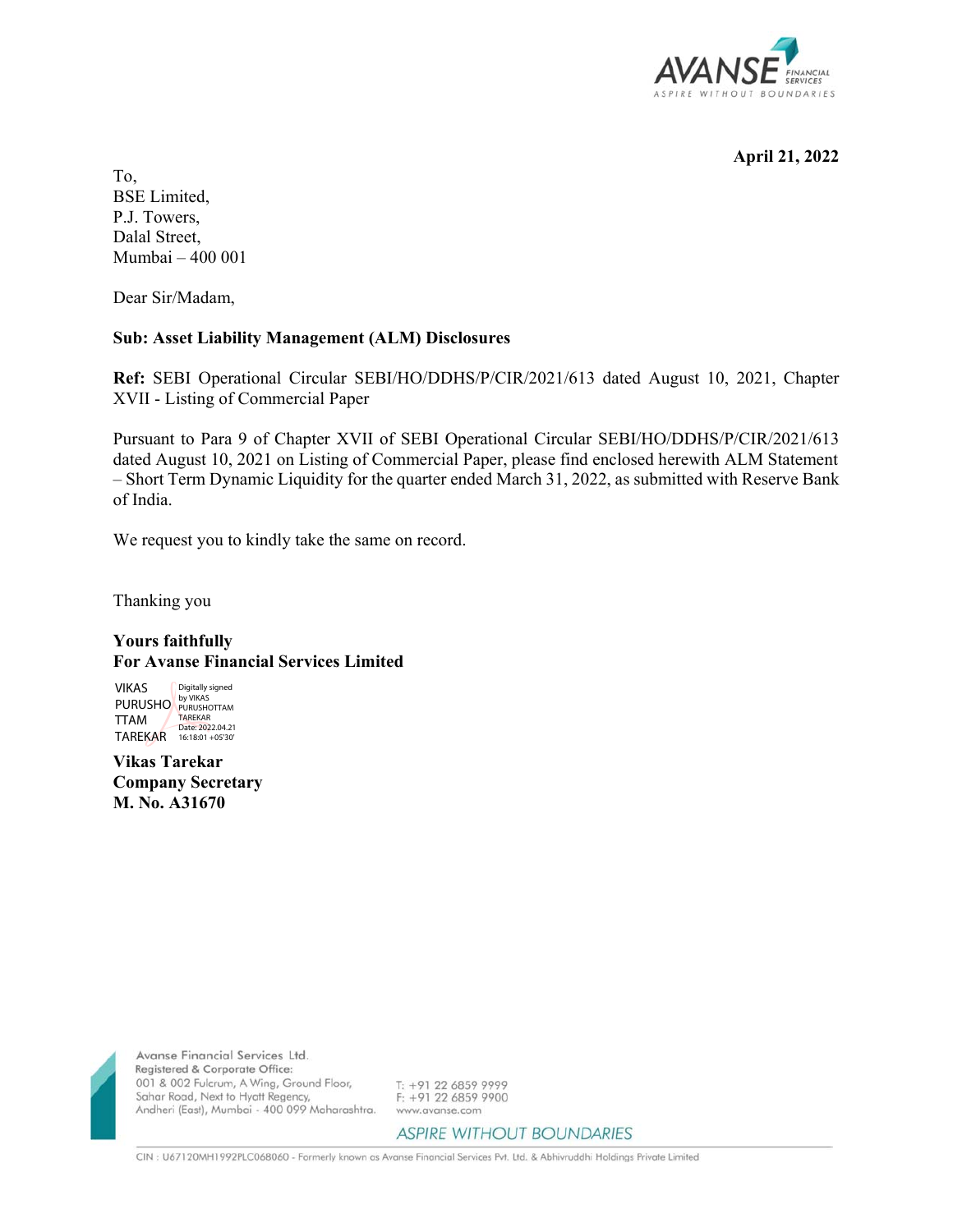$\bigcap$ 

**DNBS4AShortTermDynamicLiquidity ‐ Statement of short‐term Dynamic Liquidity** DNBS4AShortTermDynamicLiquidity ‐ Statement of short‐term Dynamic Liquidity

**All Monetary Items present in this return shall be reported in ₹ Lakhs Only**

| <b>Table 2: Statement of short-term Dynamic Liquidity</b><br><b>Particulars</b>          |                            | <b>0 day to 7 Days</b><br><b>X010</b> | 8 days to 14 days<br><b>X020</b> | 15 days to 30/31 days<br><b>X030</b> | 1 month to 3 months<br><b>X040</b> | 3 to 6 months<br><b>X050</b> | <b>Total</b><br><b>X060</b> |
|------------------------------------------------------------------------------------------|----------------------------|---------------------------------------|----------------------------------|--------------------------------------|------------------------------------|------------------------------|-----------------------------|
| A. OUTFLOWS                                                                              |                            |                                       |                                  |                                      |                                    |                              |                             |
| 1. Increase in loans & Advances                                                          | Y010                       | 4,400.00                              | 4,400.00                         | 8,800.00                             | 50,700.00                          | 125,900.00                   | 194,200.00                  |
| (i) Term Loans                                                                           | <b>Y020</b>                | 4,400.00                              | 4,400.00                         | 8,800.00                             | 50,700.00                          | 125,900.00                   | 194,200.00                  |
| (ii) Working Capital (WC)<br>(iii) Micro Retail Loans of MFIs                            | <b>Y030</b><br>Y040        | 0.00<br>0.00                          | 0.00<br>0.00                     | 0.00<br>0.00                         | 0.00<br>0.00                       | 0.00<br>0.00                 | 0.00<br>0.00                |
| (iv) Others, if any                                                                      | <b>Y050</b>                | 0.00                                  | 0.00                             | 0.00                                 | 0.00                               | 0.00                         | 0.00                        |
| 2. Net increase in investments                                                           | <b>Y060</b>                | 0.00                                  | 0.00                             | 0.00                                 | 0.00                               | 0.00                         | 0.00                        |
| (i) Equity Shares                                                                        | <b>Y070</b>                | 0.00                                  | 0.00                             | 0.00                                 | 0.00                               | 0.00                         | 0.00                        |
| (ii) Convertible Preference Shares                                                       | <b>Y080</b>                | 0.00                                  | 0.00                             | 0.00                                 | 0.00                               | 0.00                         | 0.00                        |
| (iii) Non-Redeemable / Perpetual Preference Shares<br>(iv) Shares of Subsidiaries        | Y090<br>Y100               | 0.00<br>0.00                          | 0.00<br>0.00                     | 0.00<br>0.00                         | 0.00<br>0.00                       | 0.00<br>0.00                 | 0.00<br>0.00                |
| (v) In shares of Joint Ventures                                                          | Y110                       | 0.00                                  | 0.00                             | 0.00                                 | 0.00                               | 0.00                         | 0.00                        |
| (vi) Bonds                                                                               | Y120                       | 0.00                                  | 0.00                             | 0.00                                 | 0.00                               | 0.00                         | 0.00                        |
| (vii) Debentures                                                                         | Y130                       | 0.00                                  | 0.00                             | 0.00                                 | 0.00                               | 0.00                         | 0.00                        |
| (viii) Govt./approved securities                                                         | Y140                       | 0.00                                  | 0.00                             | 0.00                                 | 0.00                               | 0.00                         | 0.00                        |
| (ix) In Open ended Mutual Funds<br>(x) Others (Please Specify)                           | Y150<br>Y160               | 0.00<br>0.00                          | 0.00<br>0.00                     | 0.00<br>0.00                         | 0.00<br>0.00                       | 0.00<br>0.00                 | 0.00<br>0.00                |
| 3. Net decrease in public deposits, ICDs                                                 | Y170                       | 0.00                                  | 0.00                             | 0.00                                 | 0.00                               | 0.00                         | 0.00                        |
| 4. Net decrease in borrowings from various sources/net increase in                       |                            |                                       |                                  |                                      |                                    |                              |                             |
| market lending                                                                           | Y180                       | 1,227.00                              | 1,227.00                         | 2,453.00                             | 14,811.00                          | 17,229.00                    | 36,947.00                   |
| 5. Security Finance Transactions (As per Residual Maturity of                            | Y190                       |                                       |                                  |                                      |                                    |                              |                             |
| <b>Transactions)</b><br>a) Repo (As per residual maturity)                               | Y200                       | 0.00<br>0.00                          | 0.00<br>0.00                     | 0.00<br>0.00                         | 0.00<br>0.00                       | 0.00<br>0.00                 | 0.00<br>0.00                |
| b) Reverse Repo (As per residual maturity)                                               | Y210                       | 0.00                                  | 0.00                             | 0.00                                 | 0.00                               | 0.00                         | 0.00                        |
| c) CBLO (As per residual maturity)                                                       | Y220                       | 0.00                                  | 0.00                             | 0.00                                 | 0.00                               | 0.00                         | 0.00                        |
| d) Others (Please Specify)                                                               | Y230                       | 0.00                                  | 0.00                             | 0.00                                 | 0.00                               | 0.00                         | 0.00                        |
| 6. Other outflows                                                                        | Y240                       | 975.00                                | 975.00                           | 1,951.00                             | 7,945.00                           | 12,923.00                    | 24,769.00                   |
| 7. Total Outflow on account of OBS items (OO)(Details to be given in                     | <b>Y250</b>                |                                       |                                  |                                      |                                    |                              |                             |
| below table<br>TOTAL OUTFLOWS (A) (1+2+3+4+5+6+7)                                        | Y260                       | 0.00<br>6,602.00                      | 0.00<br>6,602.00                 | 0.00<br>13,204.00                    | 0.00<br>73,456.00                  | 0.00<br>156,052.00           | 0.00<br>255,916.00          |
| <b>B. INFLOWS</b>                                                                        |                            |                                       |                                  |                                      |                                    |                              |                             |
| 1. Net cash position                                                                     | Y270                       | 10,042.00                             | 10,042.00                        | 20,083.00                            | 29,864.00                          | 23,153.00                    | 93,184.00                   |
| 2. Net Increase in Capital (i+ii+iii)                                                    | Y280                       | 0.00                                  | 0.00                             | 0.00                                 | 0.00                               | 0.00                         | 0.00                        |
| (i) Equity Paid-Up Capital                                                               | Y290                       | 0.00                                  | 0.00                             | 0.00                                 | 0.00                               | 0.00                         | 0.00                        |
| (ii) Compulsorily Convertible Preference Shares<br>(iii) Other Preference Shares         | Y300<br>Y310               | 0.00<br>0.00                          | 0.00<br>0.00                     | 0.00<br>0.00                         | 0.00<br>0.00                       | 0.00<br>0.00                 | 0.00<br>0.00                |
| 3. Reserves & Surplus (i+ii+iii+iv+v+vi+vii +viii+ix+x+xi+xii+xiii)                      | Y320                       | 0.00                                  | 0.00                             | 0.00                                 | 0.00                               | 0.00                         | 0.00                        |
| (i) Share Premium Account                                                                | Y330                       | 0.00                                  | 0.00                             | 0.00                                 | 0.00                               | 0.00                         | 0.00                        |
| (ii) General Reserves                                                                    | Y340                       | 0.00                                  | 0.00                             | 0.00                                 | 0.00                               | 0.00                         | 0.00                        |
| (iii) Statutory/Special Reserve (Section 45-IC reserve to be shown                       | <b>Y350</b>                |                                       |                                  |                                      |                                    |                              |                             |
| separately below item no.(vii))                                                          |                            | 0.00                                  | 0.00                             | 0.00                                 | 0.00                               | 0.00                         | 0.00                        |
| (iv) Reserves under Sec 45-IC of RBI Act 1934<br>(v) Capital Redemption Reserve          | Y360<br><b>Y370</b>        | 0.00<br>0.00                          | 0.00<br>0.00                     | 0.00<br>0.00                         | 0.00<br>0.00                       | 0.00<br>0.00                 | 0.00<br>0.00                |
| (vi) Debenture Redemption Reserve                                                        | Y380                       | 0.00                                  | 0.00                             | 0.00                                 | 0.00                               | 0.00                         | 0.00                        |
| (vii) Other Capital Reserves                                                             | Y390                       | 0.00                                  | 0.00                             | 0.00                                 | 0.00                               | 0.00                         | 0.00                        |
| (viii) Other Revenue Reserves                                                            | Y400                       | 0.00                                  | 0.00                             | 0.00                                 | 0.00                               | 0.00                         | 0.00                        |
| (ix) Investment Fluctuation Reserves/ Investment Reserves                                | Y410                       | 0.00                                  | 0.00                             | 0.00                                 | 0.00                               | 0.00                         | 0.00                        |
| (x) Revaluation Reserves<br>x.1 Revl. Reserves - Property                                | Y420<br>Y430               | 0.00<br>0.00                          | 0.00<br>0.00                     | 0.00<br>0.00                         | 0.00<br>0.00                       | 0.00<br>0.00                 | 0.00<br>0.00                |
| x.2 Revl. Reserves - Financial Assets                                                    | Y440                       | 0.00                                  | 0.00                             | 0.00                                 | 0.00                               | 0.00                         | 0.00                        |
| (xi) Share Application Money Pending Allotment                                           | Y450                       | 0.00                                  | 0.00                             | 0.00                                 | 0.00                               | 0.00                         | 0.00                        |
| (xii) Others (Please mention)                                                            | Y460                       | 0.00                                  | 0.00                             | 0.00                                 | 0.00                               | 0.00                         | 0.00                        |
| (xiii) Balance of profit and loss account                                                | Y470                       | 0.00                                  | 0.00                             | 0.00                                 | 0.00                               | 0.00                         | 0.00                        |
| 4. Net increase in deposits<br>5. Interest inflow on investments                         | Y480<br>Y490               | 0.00<br>0.00                          | 0.00<br>0.00                     | 0.00<br>0.00                         | 0.00<br>0.00                       | 0.00<br>0.00                 | 0.00<br>0.00                |
| 6. Interest inflow on performing Advances                                                | <b>Y500</b>                | 1,385.00                              | 1,385.00                         | 2,770.00                             | 11,484.00                          | 19,409.00                    | 36,433.00                   |
| 7. Net increase in borrowings from various sources                                       | Y510                       | 0.00                                  | 0.00                             | 0.00                                 | 33.500.00                          | 69,700.00                    | 103,200.00                  |
| (i) Bank Borrowings through working Capital (WC)                                         | <b>Y520</b>                | 0.00                                  | 0.00                             | 0.00                                 | 0.00                               | 0.00                         | 0.00                        |
| (ii) Bank borrowings through cash credit (CC)                                            | <b>Y530</b>                | 0.00                                  | 0.00                             | 0.00                                 | 0.00                               | 0.00                         | 0.00                        |
| (iii) Bank Borrowings through Term Loans<br>(iv) Bank Borrowings through LCs             | <b>Y540</b><br><b>Y550</b> | 0.00<br>0.00                          | 0.00<br>0.00                     | 0.00<br>0.00                         | 33,500.00<br>0.00                  | 69,700.00<br>0.00            | 103,200.00<br>0.00          |
| (v) Bank Borrowings through ECBs                                                         | <b>Y560</b>                | 0.00                                  | 0.00                             | 0.00                                 | 0.00                               | 0.00                         | 0.00                        |
| (vi) Other bank borrowings                                                               | <b>Y570</b>                | 0.00                                  | 0.00                             | 0.00                                 | 0.00                               | 0.00                         | 0.00                        |
| (vii) Commerial Papers (CPs)                                                             | <b>Y580</b>                | 0.00                                  | 0.00                             | 0.00                                 | 0.00                               | 0.00                         | 0.00                        |
| (viii) Debentures                                                                        | <b>Y590</b>                | 0.00                                  | 0.00                             | 0.00                                 | 0.00                               | 0.00                         | 0.00                        |
| IX) BONGS                                                                                | <b>Y GUU</b><br>Y610       | 0.00                                  |                                  |                                      | 0.00                               | 0.00                         | 0.00<br>0.00                |
| (x) Inter corporate Deposits (ICDs)<br>(xi) Borrowings from Government (Central / State) | Y620                       | 0.00                                  | 0.00<br>0.00                     | 0.00<br>0.00                         | 0.00                               | 0.00                         | 0.00                        |
| (xii) Borrowings from Public Sector Undertakings (PSUs)                                  | Y630                       | 0.00                                  | 0.00                             | 0.00                                 | 0.00                               | 0.00                         | 0.00                        |
| (xiii) Security Finance Transactions                                                     | Y640                       |                                       |                                  |                                      |                                    |                              |                             |
| (As per Residual Maturity of Transactions)                                               |                            | 0.00                                  | 0.00                             | 0.00                                 | 0.00                               | 0.00                         | 0.00                        |
| a) Repo                                                                                  | Y650                       |                                       |                                  |                                      |                                    |                              |                             |
| (As per residual maturity)                                                               |                            | 0.00                                  | 0.00                             | 0.00                                 | 0.00                               | 0.00                         | 0.00                        |
| b) Reverse Repo<br>(As per residual maturity)                                            | Y660                       | 0.00                                  | 0.00                             | 0.00                                 | 0.00                               | 0.00                         | 0.00                        |
| c) CBLO                                                                                  |                            |                                       |                                  |                                      |                                    |                              |                             |
| (As per residual maturity)                                                               | Y670                       | 0.00                                  | 0.00                             | 0.00                                 | 0.00                               | 0.00                         | 0.00                        |
| d) Others (Please Specify)                                                               | Y680                       | 0.00                                  | 0.00                             | 0.00                                 | 0.00                               | 0.00                         | 0.00                        |
| (xiv) Others (Please Specify)<br>8. Other inflows (Please Specify)                       | Y690<br><b>Y700</b>        | 0.00                                  | 0.00                             | 0.00                                 | 0.00<br>21,761.00                  | 0.00                         | 0.00<br>68,701.00           |
| 9. Total Inflow on account of OBS items (OI)(Details to be given in table                |                            | 2,641.00                              | 2,641.00                         | 5,283.00                             |                                    | 36,375.00                    |                             |
| below)                                                                                   | Y710                       | 0.00                                  | 0.00                             | 0.00                                 | 0.00                               | 0.00                         | 0.00                        |
| TOTAL INFLOWS (B) (1 to 9)                                                               | Y720                       | 14,068.00                             | 14,068.00                        | 28,136.00                            | 96,609.00                          | 148,637.00                   | 301,518.00                  |
| C. Mismatch (B - A)                                                                      | Y730                       | 7,466.00                              | 7,466.00                         | 14,932.00                            | 23,153.00                          | $-7,415.00$                  | 45,602.00                   |
| D. Cumulative mismatch                                                                   | Y740                       | 7,466.00                              | 14,932.00                        | 29,864.00                            | 53,017.00                          | 45,602.00                    | 45,602.00                   |
| E. C as percentage to Total Outflows                                                     | <b>Y750</b>                | 113.09%                               | 113.09%                          | 113.09%                              | 31.52%                             | $-4.75%$                     | 17.82%                      |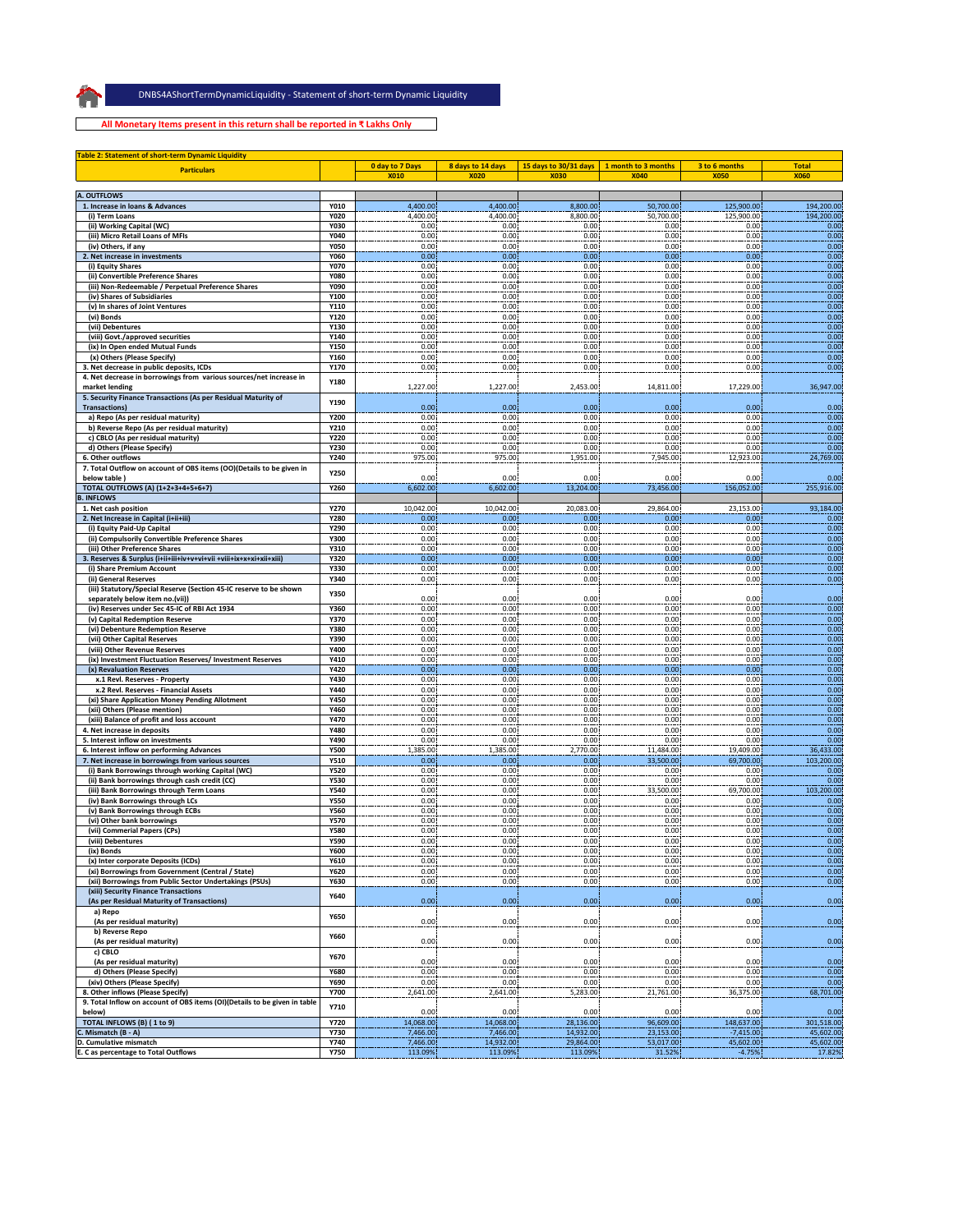| Table 3: Data on Off Balance Sheet (OBS) Exposures (Market & Non-Market Related)               |                            |                   |                   |                       |                     |               |              |
|------------------------------------------------------------------------------------------------|----------------------------|-------------------|-------------------|-----------------------|---------------------|---------------|--------------|
| <b>Offbalance sheet (OBS) Exposures</b>                                                        |                            | 0 day to 7 Days   | 8 days to 14 days | 15 days to 30/31 days | 1 month to 3 months | 3 to 6 months | <b>Total</b> |
|                                                                                                |                            | <b>X070</b>       | <b>X080</b>       | <b>X090</b>           | X100                | X110          | <b>X120</b>  |
| <b>EXPECTED OUTFLOWS</b>                                                                       |                            |                   |                   |                       |                     |               |              |
| 1.Letter of Credits (LCs)(i+ii)                                                                | Y760                       | 0.00              | 0.00              | 0.00                  | 0.00                | 0.00          | 0.00         |
| (i) Letter of Credit (LCs) Documentary                                                         | Y770                       | 0.00              | 0.00              | 0.00                  | 0.00                | 0.00          | 0.00         |
| (ii) Letter of Credit (LCs) Clean                                                              | <b>Y780</b>                | 0.00              | 0.00              | 0.00                  | 0.00                | 0.00          | 0.00         |
| 2.Guarantees(i+ii)                                                                             | Y790                       | 0.00              | 0.00              | 0.00                  | 0.00                | 0.00          | 0.00         |
| (i) Guarantees - Financial                                                                     | <b>Y800</b>                | 0.00              | 0.00              | 0.00                  | 0.00                | 0.00          | 0.00         |
| (ii) Guarantees - Others<br>3. Shares / Debentures Underwriting Obligations(i+ii)              | Y810<br><b>Y820</b>        | 0.00<br>0.00      | 0.00<br>0.00      | 0.00<br>0.00          | 0.00<br>0.00        | 0.00<br>0.00  | 0.00<br>0.00 |
| (i) Share underwriting obligations                                                             | <b>Y830</b>                | 0.00              | 0.00              | 0.00                  | 0.00                | 0.00          | 0.00         |
| (ii) Debenture underwriting obligations                                                        | Y840                       | 0.00              | 0.00              | 0.00                  | 0.00                | 0.00          | 0.00         |
| 4. Partly - Paid Shares / Debentures(i+ii)                                                     | <b>Y850</b>                | 0.00              | 0.00              | 0.00                  | 0.00                | 0.00          | 0.00         |
| (i) Shares - Partly Paid                                                                       | <b>Y860</b>                | 0.00              | 0.00              | 0.00                  | 0.00                | 0.00          | 0.00         |
| (ii) Debentures - Partly Paid                                                                  | <b>Y870</b>                | 0.00              | 0.00              | 0.00                  | 0.00                | 0.00          | 0.00         |
| 5. Bills Discounted / Rediscounted(i+ii)                                                       | <b>Y880</b>                | 0.00              | 0.00              | 0.00                  | 0.00                | 0.00          | 0.00         |
| (i) Bills Discounted<br>(ii) Bills Rediscounted                                                | <b>Y890</b><br><b>Y900</b> | 0.00<br>0.00      | 0.00<br>0.00      | 0.00<br>0.00          | 0.00<br>0.00        | 0.00<br>0.00  | 0.00<br>0.00 |
| 6.Lease contracts entered into but yet to be executed                                          | Y910                       | 0.00              | 0.00              | 0.00                  | 0.00                | 0.00          | 0.00         |
| 7.Sale and repurchase agreement and asset sales with recourse, where                           |                            |                   |                   |                       |                     |               |              |
| the credit risk remains with the applicable NBFC.                                              | <b>Y920</b>                | 0.00              | 0.00              | 0.00                  | 0.00                | 0.00          | 0.00         |
| 8. Forward asset purchases, forward deposits and partly paid shares                            |                            |                   |                   |                       |                     |               |              |
| and securities, which represent commitments with certain draw down.                            | Y930                       |                   |                   |                       |                     |               |              |
|                                                                                                |                            | 0.00              | 0.00              | 0.00                  | 0.00                | 0.00          | 0.00         |
| 9. Lending of NBFC securities or posting of securities as collateral by the                    |                            |                   |                   |                       |                     |               |              |
| NBFC-IFC, including instances where these arise out of repo style                              | Y940                       |                   |                   |                       |                     |               |              |
| transactions<br>10. Committed Lines of Credit (Original Maturity up to 1 year)                 | <b>Y950</b>                | 0.00<br>0.00      | 0.00<br>0.00      | 0.00<br>0.00          | 0.00<br>0.00        | 0.00<br>0.00  | 0.00<br>0.00 |
| 11. Committed Lines of Credit (Original Maturity up to next 6 months)                          |                            |                   |                   |                       |                     |               |              |
|                                                                                                | Y960                       | 0.00              | 0.00              | 0.00                  | 0.00                | 0.00          | 0.00         |
| 12. Commitment to provide liquidity facility for securitization of                             |                            |                   |                   |                       |                     |               |              |
| standard asset transactions                                                                    | <b>Y970</b>                | 0.00              | 0.00              | 0.00                  | 0.00                | 0.00          | 0.00         |
| 13. Second loss credit enhancement for securitization of standard asset                        | <b>Y980</b>                |                   |                   |                       |                     |               |              |
| transactions provided by third party                                                           |                            | 0.00              | 0.00              | 0.00                  | 0.00                | 0.00          | 0.00         |
| 14. Derivatives (i++ii+iii+iv+v+vi+vii+viii)                                                   | Y990                       | 0.00              | 0.00              | 0.00                  | 0.00                | 0.00          | 0.00         |
| (i) Forward Forex Contracts<br>(ii) Futures Contracts ((a)+(b)+(c))                            | Y1000<br>Y1010             | 0.00<br>0.00      | 0.00<br>0.00      | 0.00<br>0.00          | 0.00<br>0.00        | 0.00<br>0.00  | 0.00<br>0.00 |
| (a) Currency Futures                                                                           | Y1020                      | 0.00              | 0.00              | 0.00                  | 0.00                | 0.00          | 0.00         |
| (b) Interest Rate Futures                                                                      | Y1030                      | 0.00              | 0.00              | 0.00                  | 0.00                | 0.00          | 0.00         |
| (c) Others                                                                                     | Y1040                      | 0.00              | 0.00              | 0.00                  | 0.00                | 0.00          | 0.00         |
| (iii) Options Contracts ((a)+(b)+(c))                                                          | Y1050                      | 0.00              | 0.00              | 0.00                  | 0.00                | 0.00          | 0.00         |
| (a) Currency Options Purchased / Sold                                                          | Y1060                      | 0.00              | 0.00              | 0.00                  | 0.00                | 0.00          | 0.00         |
| (b) Interest Rate Options                                                                      | Y1070                      | 0.00              | 0.00              | 0.00                  | 0.00                | 0.00          | 0.00         |
| (c) Others                                                                                     | Y1080                      | 0.00              | 0.00              | 0.00                  | 0.00                | 0.00          | 0.00         |
| (iv) Forward Rate Agreements                                                                   | Y1090                      | 0.00              | 0.00              | 0.00                  | 0.00                | 0.00          | 0.00         |
| (v) Swaps - Currency ((a)+(b))<br>(a) Cross Currency Interest Rate Swaps (Not Involving Rupee) | Y1100<br>Y1110             | 0.00<br>0.00      | 0.00<br>0.00      | 0.00<br>0.00          | 0.00<br>0.00        | 0.00<br>0.00  | 0.00<br>0.00 |
| (b) FCY - INR Interest Rate Swaps                                                              | Y1120                      | 0.00              | 0.00              | 0.00                  | 0.00                | 0.00          | 0.00         |
| (vi) Swaps - Interest Rate ((a)+(b))                                                           | Y1130                      | 0.00              | 0.00              | 0.00                  | 0.00                | 0.00          | 0.00         |
| (a) Single Currency Interest Rate Swaps                                                        | Y1140                      | 0.00              | 0.00              | 0.00                  | 0.00                | 0.00          | 0.00         |
| (b) Basis Swaps                                                                                | Y1150                      | 0.00              | 0.00              | 0.00                  | 0.00                | 0.00          | 0.00         |
| (vii)Credit Default Swaps (CDS) Purchased                                                      | Y1160                      | 0.00              | 0.00              | 0.00                  | 0.00                | 0.00          | 0.00         |
| (viii) Swaps - Others (Commodities, securities etc.)                                           | Y1170                      | 0.00              | 0.00              | 0.00                  | 0.00                | 0.00          | 0.00         |
| 15.Other contingent liabilities                                                                | Y1180                      | 0.00              | 0.00              | 0.00                  | 0.00                | 0.00          | 0.00         |
| Total Outflow on account of OBS items (OO) : Sum of<br>$(1+2+3+4+5+6+7+8+9+10+11+12+13+14+15)$ | Y1190                      | 0.00              | 0.00              | 0.00                  | 0.00                | 0.00          | 0.00         |
| <b>EXPECTED INFLOWS</b>                                                                        |                            |                   |                   |                       |                     |               |              |
| 1. Letter of Credits (LCs)(i+ii)                                                               | Y1200                      | 0.00              | 0.00              | 0.00                  | 0.00                | 0.00          | 0.00         |
| (i) Letter of Credit (LCs) Documentary                                                         | Y1210                      | 0.00              | 0.00              | 0.00                  | 0.00                | 0.00          | 0.00         |
| (ii) Letter of Credit (LCs) Clean                                                              | Y1220                      | 0.00              | 0.00              | 0.00                  | 0.00                | 0.00          | 0.00         |
| 2.Guarantees(i+ii                                                                              | Y1230                      | 0.00              | 0.00              | 0.00                  | 0.00                | 0.00          | 0.00         |
| (i) Guarantees - Financial<br>(ii) Guarantees - Others                                         | Y1240<br>Y1250             | 0.00<br>0.00      | 0.00<br>0.00      | 0.00<br>0.00          | 0.00<br>0.00        | 0.00<br>0.00  | 0.00         |
| 3. Shares / Debentures Underwriting Obligations(i+ii)                                          | Y1260                      | 0.00              | 0.00              | 0.00                  | 0.00                | 0.00          | 0.00<br>0.00 |
| (i) Share underwriting obligations                                                             | Y1270                      | 0.00              | 0.00              | 0.00                  | 0.00                | 0.00          | 0.00         |
| (ii) Debenture underwriting obligations                                                        | Y1280                      | 0.00              | 0.00              | 0.00                  | 0.00                | 0.00          | 0.00         |
| 4. Partly - Paid Shares / Debentures(i+ii)                                                     | Y1290                      | 0.00              | 0.00              | 0.00                  | 0.00                | 0.00          | 0.00         |
| (i) Shares - Partly Paid                                                                       | Y1300                      | 0.00              | 0.00              | 0.00                  | 0.00                | 0.00          | 0.00         |
| (ii) Debentures - Partly Paid                                                                  | Y1310                      | 0.00              | 0.00              | 0.00                  | 0.00                | 0.00          | 0.00         |
| 5. Bills Discounted / Rediscounted(i+ii)                                                       | Y1320                      | 0.00              | 0.00              | 0.00                  | 0.00                | 0.00          | 0.00         |
| (i) Bills Discounted<br>(ii) Bills Rediscounted                                                | Y1330<br>Y1340             | 0.00<br>0.00      | 0.00<br>0.00      | 0.00                  | 0.00<br>0.00        | 0.00<br>0.00  | 0.00<br>0.00 |
| 6.Lease contracts entered into but yet to be executed                                          | Y1350                      | 0.00              | 0.00              | 0.00<br>0.00          | 0.00                | 0.00          | 0.00         |
| 7.Sale and repurchase agreement and asset sales with recourse, where                           |                            |                   |                   |                       |                     |               |              |
| the credit risk remains with the applicable NBFC.                                              | Y1360                      | 0.00              | 0.00              | 0.00                  | 0.00                | 0.00          | 0.00         |
| 8. Forward asset purchases, forward deposits and partly paid shares                            |                            |                   |                   |                       |                     |               |              |
| and securities, which represent commitments with certain draw down.                            | Y1370                      |                   |                   |                       |                     |               |              |
|                                                                                                |                            | 0.00              | 0.00              | 0.00                  | 0.00                | 0.00          | 0.00         |
| 9. Lending of NBFC securities or posting of securities as collateral by the                    |                            |                   |                   |                       |                     |               |              |
| NBFC-IFC, including instances where these arise out of repo style                              | Y1380                      |                   |                   |                       |                     |               |              |
| transactions<br>10. Committed Lines of Credit (Original Maturity up to 1 year)                 | Y1390                      | 0.00<br>0.00      | 0.00<br>0.00      | 0.00<br>0.00          | 0.00<br>0.00        | 0.00<br>0.00  | 0.00<br>0.00 |
| 11. Committed Lines of Credit (Original Maturity up to next 6 months)                          |                            |                   |                   |                       |                     |               |              |
|                                                                                                | Y1400                      | 0.00              | 0.00              | 0.00                  | 0.00                | 0.00          | 0.00         |
| 12. Commitment to provide liquidity facility for securitization of                             |                            |                   |                   |                       |                     |               |              |
| standard asset transactions                                                                    | Y1410                      | 0.00              | 0.00              | 0.00                  | 0.00                | 0.00          | 0.00         |
| 13. Second loss credit enhancement for securitization of standard asset                        | Y1420                      |                   |                   |                       |                     |               |              |
| transactions provided by third party                                                           |                            | 0.00              | 0.00              | 0.00                  | 0.00                | 0.00          | 0.00         |
| 14. Derivatives (i++ii+iii+iv+v+vi+vii+viii)                                                   | Y1430                      | 0.00 <sub>1</sub> | 0.00              | 0.00                  | 0.00                | 0.00          | 0.00         |
| (i) Forward Forex Contracts<br>(ii) Futures Contracts ((a)+(b)+(c))                            | Y1440<br>Y1450             | 0.00<br>0.00      | 0.00<br>0.00      | 0.00<br>0.00          | 0.00<br>0.00        | 0.00<br>0.00  | 0.00<br>0.00 |
| (a) Currency Futures                                                                           | Y1460                      | 0.00              | 0.00              | 0.00                  | 0.00                | 0.00          | 0.00         |
| (b) Interest Rate Futures                                                                      | Y1470                      | 0.00              | 0.00              | 0.00                  | 0.00                | 0.00          | 0.00         |
| (c) Others                                                                                     | Y1480                      | 0.00              | 0.00              | 0.00                  | 0.00                | 0.00          | 0.00         |
| (iii) Options Contracts ((a)+(b)+(c))                                                          | Y1490                      | 0.00              | 0.00              | 0.00                  | 0.00                | 0.00          | 0.00         |